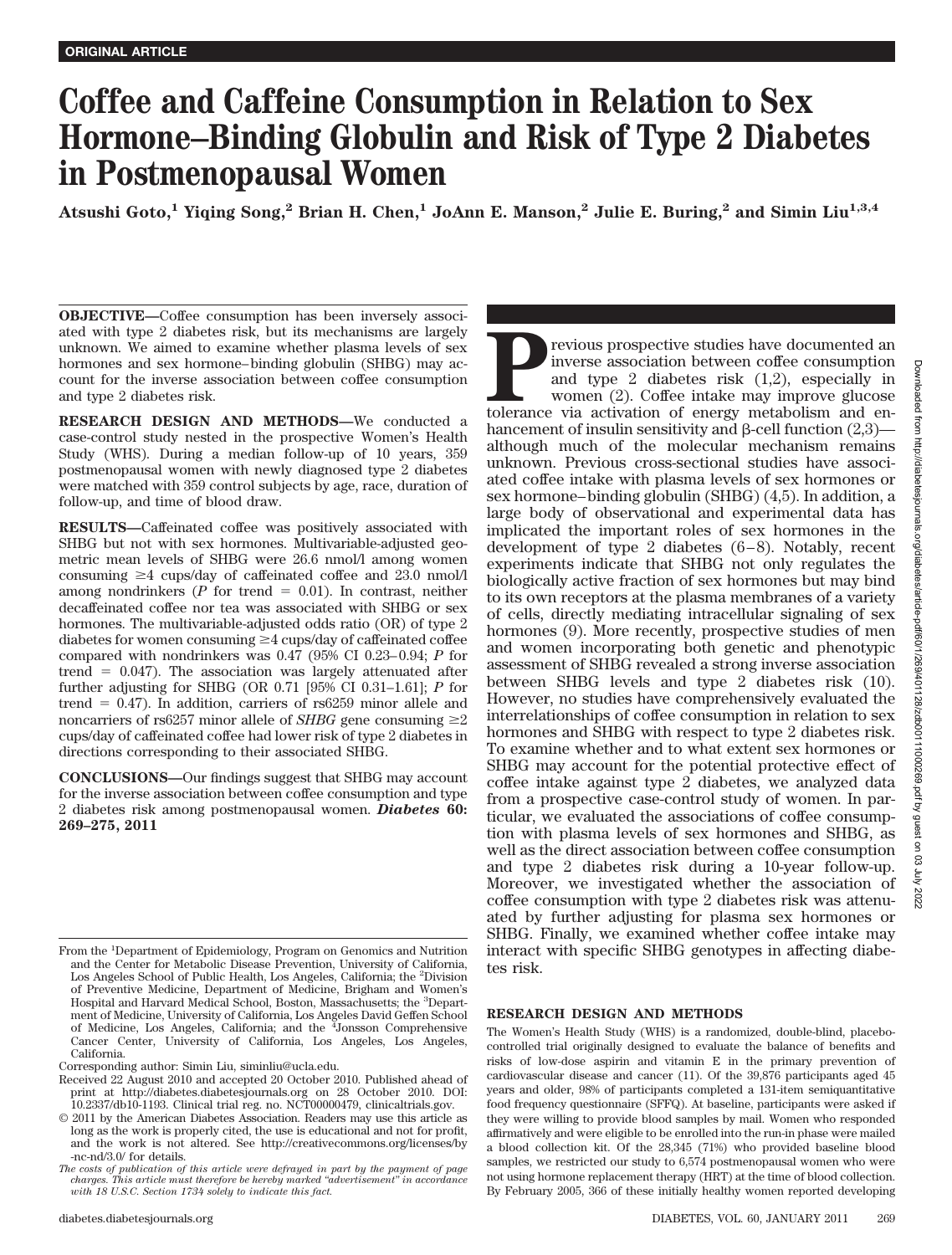#### TABLE 1

Baseline characteristics between participants with incident cases of type 2 diabetes and control participants among 718 women

|                                                         | Case<br>subjects | Control<br>subjects | $P^*$          |
|---------------------------------------------------------|------------------|---------------------|----------------|
| $\boldsymbol{n}$                                        | 359              | 359                 |                |
| Age (years)                                             | $60.3 \pm 6.1$   | $60.3 \pm 6.1$      |                |
| Caucasian $(\%)$                                        | 93.5             | 93.5                |                |
| BMI $(kg/m^2)$                                          | $30.9 \pm 6.1$   | $26.0 \pm 5.0$      | $< \!\! 0.001$ |
| Alcohol (g/day)                                         | $2.62 \pm 7.4$   | $4.19 \pm 8.3$      | 0.008          |
| Current smoking (%)                                     | 14.5             | 13.7                | 0.74           |
| Physical activity $\geq$ once/week $(\%)$               | 30.7             | 38.7                | 0.02           |
| Family history of diabetes (%)                          | 48.5             | 24.0                | < 0.001        |
| Past postmenopausal hormone use (%)                     | 34.0             | 29.3                | 0.17           |
| Ever oral contraceptive use $(\%)$                      | 50.4             | 48.0                | 0.57           |
| Age at menopause (years)                                | $48.0 \pm 6.2$   | $48.0 \pm 5.8$      | 0.79           |
| Years since menopause                                   | $12.2 \pm 8.2$   | $12.2 \pm 8.0$      | 0.77           |
| Age at menarche $\leq$ 12 (%)                           | 25.4             | 21.7                | 0.23           |
| Age at first pregnancy of $\geq 6$ months, $\lt 25$ (%) | 63.4             | 57.2                | 0.37           |
| Pregnancies $\geq 5$ (%)                                | 18.7             | 19.9                | 0.69           |
| Currently married (%)                                   | 65.7             | 68.2                | 0.28           |
| Caffeine-related beverages                              |                  |                     |                |
| Caffeinated coffee, $\geq 4$ cups/day (%)               | $13.8\,$         | 20.9                | 0.01           |
| Decaffeinated coffee, $\geq 4$ cups/day (%)             | 2.3              | 4.3                 | 0.20           |
| Tea, $\geq$ 4 cups/day (%)                              | $5.2\,$          | 2.9                 | 0.13           |
| Caffeine, $\geq 500$ mg/day (%)                         | 14.3             | 21.1                | 0.02           |
| Sex hormones                                            |                  |                     |                |
| SHBG (nmol/l)                                           | $22.3 \pm 13.8$  | $36.9 \pm 17.4$     | < 0.001        |
| Estradiol (pg/ml)                                       | $24.6 \pm 15.9$  | $20.5 \pm 11.3$     | < 0.001        |
| Testosterone (ng/dl)                                    | $29.8 \pm 19.1$  | $28.9 \pm 19.1$     | 0.49           |
| DHEAS (µg/dl)                                           | $91.0 \pm 61.3$  | $92.6 \pm 53.7$     | 0.67           |

Data are means  $\pm$  SD. \*Baseline characteristics were compared between case patients and control subjects using the paired *t* test for continuous variables and the McNemar test for categorical variables.

incident type 2 diabetes. Control subjects were matched in 1:1 ratio to case subjects by age (within 1 year), duration of follow-up (within 1 month), race, and fasting status at time of blood draw (82% provided fasting blood samples, defined as  $\geq 10$  h since the last meal). Based on these eligibility criteria, 359 case subjects and 359 control subjects were included in our analyses. Written informed consent was obtained from all participants. This study was approved by the Institutional Review Boards of Brigham and Women's Hospital, Harvard Medical School, and the University of California, Los Angeles (UCLA).

**Assessment of dietary intake.** In the SFFQ, participants were asked how often on average during the previous year they had consumed caffeinated and decaffeinated coffee ("one cup"), tea ("one cup or glass"), different types of caffeinated soft drinks ("one glass, bottle, or can"), and chocolate products (e.g., "bar or packet"). Participants could choose from nine responses (never or 1/month, 1–3/month, 1/week, 2–4/week, 5–6/week, 1/day, 2–3/day, 4–5/ day, and  $\geq 6$ /day). Using U.S. Department of Agriculture food composition data supplemented with other sources, we estimated that the caffeine content was 137 mg per cup of coffee, 47 mg per cup of tea, 46 mg per bottle or can of cola beverage, and 7 mg per serving of chocolate candy (12). A validation study from a similar cohort of women reported high correlations between intake of coffee and other caffeinated beverages assessed with SFFQ and with four 1-week diet records (coffee,  $r = 0.78$ ; tea,  $r = 0.93$ ; and caffeinated sodas,  $r = 0.85$ ) (13).

**Ascertainment of incident type 2 diabetes.** Details regarding ascertainment of incident type 2 diabetes in our cohorts have been reported previously (14). After excluding those with diabetes at baseline, all participants were asked annually whether and when they had a diagnosis of diabetes since baseline. Using the diagnostic criteria of the American Diabetes Association (15), all self-reported cases of type 2 diabetes were confirmed by a supplemental questionnaire. Self-reported diabetes in the WHS was validated against physician-led telephone interviews, supplementary questionnaires, and medical record reviews, all yielding positive predictive values  $>91\%$  (16).

**Laboratory procedures.** A mailed blood collection kit contained instructions, three 10-ml EDTA vacutainer tubes, three 4.5-ml sodium citrate tubes, supplies needed to draw a sample of blood, a completed overnight courier air bill, and a gel-filled freezer pack. The gel-filled freezer pack was frozen overnight to serve as a coolant for mailing. Women were asked to have a morning fasting blood sample drawn into two EDTA and two citrate tubes, and to return the completed blood kit via overnight courier. All samples arrived in our laboratory within 24–30 h of venipuncture. Upon receipt, samples were kept chilled until processed. After centrifugation for 20 min (2,500 rpm, 4°C) each sample was pipetted into 2 ml Nunc vials. Samples were stored in liquid nitrogen tanks until the time of laboratory analyses. Laboratory personnel were blinded to case-control status, and matched case-control pairs were handled identically and assayed in random order in the same analytical run. Plasma concentrations of sex hormones and SHBG were measured using chemiluminescent immunoassays (Elecsys autoanalyzer 2010; Roche Diagnostics, Indianapolis, IN), which have been validated for measuring plasma sex hormones and SHBG (17–19). For the hormone levels in this study, the coefficients of variation from blinded quality control samples were 5.2% for estradiol, 7.4% for testosterone, 2.8% for dehydroepiandrosterone sulfate (DHEAS), and 2.8% for SHBG. Detailed methods for single nucleotide polymorphism (SNP) selection and genotyping of SHBG SNPs were described previously (10). Two informative SNPs associated with plasma SHBG levels were included in our study: rs6259 in exon 8, encoding an amino acid substitution of asparagine for aspartic acid, which may lead to reduced clearance rate of SHBG, and rs6257 in intron 1.

**Statistical analysis.** Following conventional practice in previous studies, we categorized caffeinated coffee, decaffeinated coffee, and tea consumption by aggregating nine possible responses for caffeinated coffee, decaffeinated coffee, and tea from SFFQ into four categories (0 cups/day,  $\leq 1$  cups/day, 2-3 cups/day, and  $\geq$ 4 cups/day). We also categorized caffeine consumption into four categories ( $\leq 50$ , 51–250, 251–500, and  $> 500$  mg/day).

Baseline characteristics were compared between case patients and control subjects using the paired *t* test for continuous variables and McNemar test for categorical variables. To assess the association of caffeine-related beverage consumption (caffeinated coffee, decaffeinated coffee, tea, and caffeine) with sex hormones (estradiol, testosterone, and DHEAS) and SHBG, we calculated the geometric means of sex hormones and SHBG plasma levels according to the four categories of caffeine-related beverage consumption. We used multiple linear regression models to adjust for matching factors (age, race, duration of follow-up, and time of blood draw), smoking status (never, past, and current smokers), physical activity (rarely/never,  $\leq 1$ , 1–3, and  $\geq 4$  times/ week), alcohol use (rarely/never, 1-3 drinks/month, 1-6 drinks/week, and  $\geq$ 1 drinks/day), total calories  $(\leq 1, 500, 1, 501-2, 000, 2, 001-2, 500, \text{ and } >2, 500$ kcal/day), and BMI (continuous). To test for a linear trend across increasing categories of caffeine-related beverage consumption, we computed the me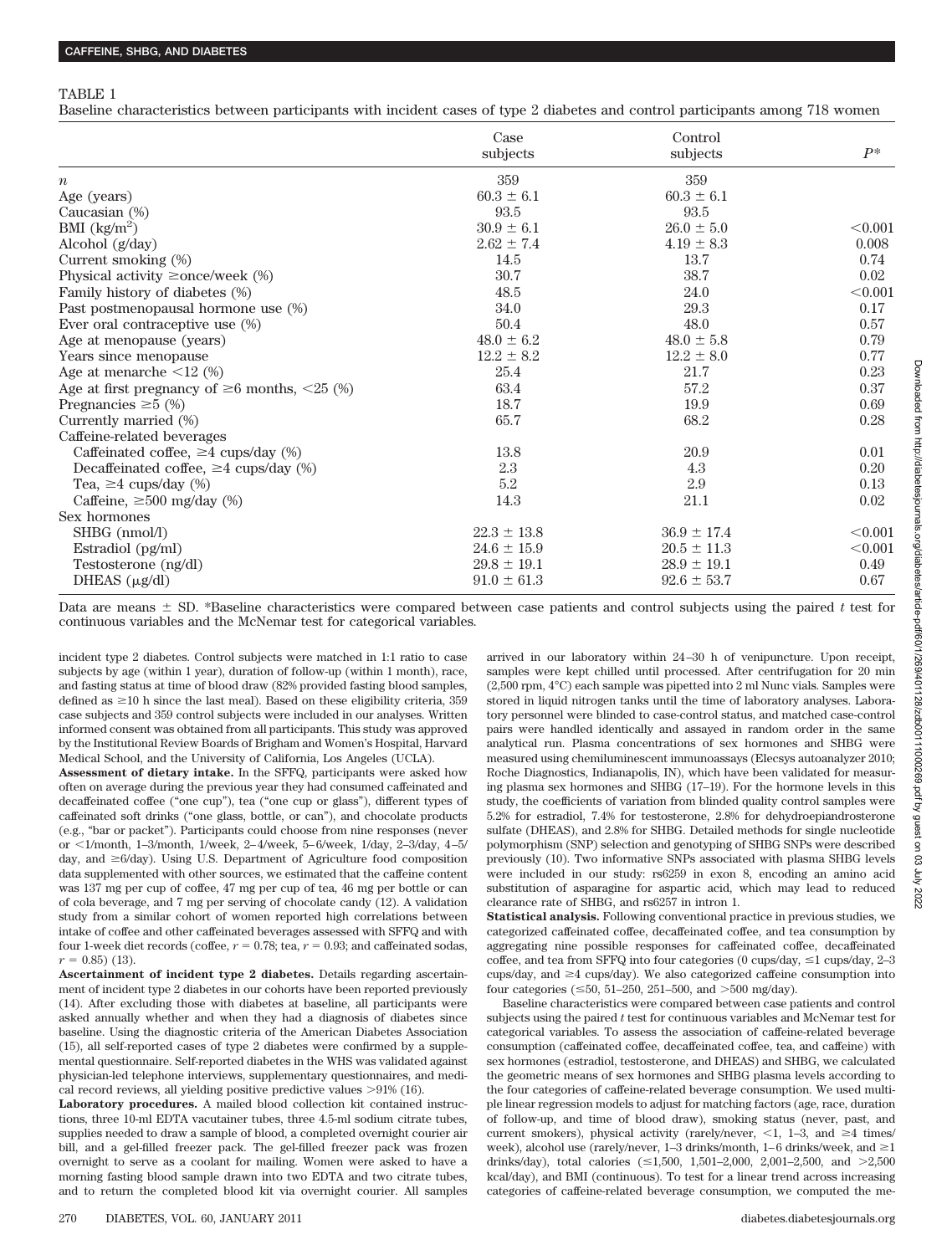Geometric mean levels of plasma SHBG (nmol/l) according to caffeinated coffee, decaffeinated coffee, tea, and caffeine consumption

|                                               | Categories of intake<br>$*P$ for |                     |                     |                     |       |  |
|-----------------------------------------------|----------------------------------|---------------------|---------------------|---------------------|-------|--|
|                                               | $0 \text{ cups/day}$             | $\leq 1$ cups/day   | $2-3$ cups/day      | $\geq$ 4 cups/day   | trend |  |
| Caffeinated coffee, median $(n)$              | 0(185)                           | 1.0(187)            | 2.5(212)            | 4.5(122)            |       |  |
| Match-adjusted model§                         | $23.1(16.1-33.1)$                | $22.7(15.8-32.7)$   | $24.7(17.2 - 35.5)$ | $27.6(19.1 - 39.9)$ | 0.002 |  |
| Categorical model <sup>†</sup>                | $23.0(16.5-32.0)$                | $22.8(16.3 - 31.8)$ | $23.6(16.9-33.0)$   | $26.6(18.9 - 37.4)$ | 0.01  |  |
| Spline model <sup>#</sup>                     | $22.9(16.5-31.9)$                | $22.7(16.2 - 31.8)$ | $24.1(17.2 - 33.6)$ | $26.0(18.5-36.5)$   |       |  |
| Decaffeinated coffee, median $(n)$            | 0(401)                           | 0.4(188)            | 2.5(84)             | 4.5(23)             |       |  |
| Match-adjusted model§                         | $24.5(17.1 - 35.2)$              | $24.3(16.8-35.4)$   | $25.2(17.1 - 37.3)$ | 26.7 (17.4–40.9)    | 0.44  |  |
| Categorical model <sup>†</sup>                | $23.7(17.0-33.1)$                | $22.3(15.8 - 31.3)$ | $23.2(16.2 - 33.3)$ | $22.9(15.5 - 33.9)$ | 0.75  |  |
| Spline model <sup>#</sup>                     | $23.6(16.9 - 32.9)$              | $23.5(16.8-33.0)$   | $23.6(16.5-33.6)$   | $23.5(16.2 - 34.3)$ |       |  |
| Tea, median $(n)$                             | 0(242)                           | 0.4(351)            | 2.5(76)             | 4.5(28)             |       |  |
| Match-adjusted model§                         | $25.6(17.9-36.7)$                | $23.6(16.4 - 33.8)$ | 24.6 (16.9–35.8)    | $21.6(14.3 - 32.5)$ | 0.27  |  |
| Categorical model <sup>†</sup>                | $24.5(17.6-34.1)$                | $23.3(16.7-32.6)$   | $23.3(16.5-32.8)$   | $21.4(14.7-31.3)$   | 0.24  |  |
| Spline model <sup><math>\ddagger</math></sup> | $24.4(17.5-33.9)$                | $23.7(17.0-33.1)$   | $22.5(16.1-31.5)$   | $22.7(15.9 - 32.3)$ |       |  |
| Caffeine category (mg/day)                    | $\leq 50$                        | $51 - 250$          | 251–500             | >500                |       |  |
| Caffeine intake (mg/day), median $(n)$        | 13(131)                          | 140 (209)           | 366 (230)           | 656 (123)           |       |  |
| Match-adjusted model§                         | $22.9(15.8-33.0)$                | $22.5(15.6-32.5)$   | 23.6 (16.4–34.0)    | $26.9(18.5-39.0)$   | 0.008 |  |
| Categorical model <sup>†</sup>                | $22.9(16.5-32.0)$                | $23.2(16.7-32.3)$   | $23.0(16.5-32.1)$   | $26.6(19.0-37.4)$   | 0.02  |  |
| Spline model <sup>#</sup>                     | $23.0(16.5-32.1)$                | $23.0(16.6 - 32.0)$ | $23.7(17.0-33.0)$   | $25.6(18.3 - 35.8)$ |       |  |

Data are geometric means (95% CI) unless otherwise indicated. \**P* values for trend are based on median values in categories of the participants. §Match-adjusted model: adjusted for age, race, duration of follow-up, and time of blood draw. †Categorical model: adjusted for matching factors, smoking status, physical activity, alcohol use, total calories, and BMI. ‡Spline model: estimates at category medians from quadratic spline regression models with one knot at the middle category boundaries, adjusted for covariates used in categorical model.

dian value for each category and included this as a continuous variable in the multiple linear regression models.

To assess the relations of caffeine-related beverage consumption with type 2 diabetes risk, we used conditional logistic regression models to adjust for matched pairs (match-adjusted model). We further adjusted for smoking status (never, past, and current smokers), physical activity (rarely/never,  $<$ 1, 1–3, and  $\geq$ 4 times/week), family history of diabetes (yes or no), alcohol use (rarely/never, 1–3 drinks/month, 1–6 drinks/week, and  $\geq$ 1 drinks/day), total calories  $(\leq 1,500, 1,501-2,000, 2,001-2,500, \text{ and } >2,500 \text{ kcal/day})$ , and BMI (continuous) (categorical model). To test for a linear trend across increasing categories of caffeine-related beverage consumption, we computed the median value for each category and included this as a continuous variable in the conditional logistic regression models. Because caffeine and caffeinated coffee consumption were associated with plasma SHBG levels but not with sex hormones, in subsequent analyses, we further included plasma SHBG levels

 $(\leq 20.0, 20.1 - 25.0, 25.1 - 30.0, \text{ and } > 30.0 \text{ nmol/l})$  in the models (categorical  $model + SHBG$ ).

To further provide a visual representation of the dose-response curve, we fitted quadratic spline models by including transformed variables of caffeinerelated beverage consumption to multiple regression models using a single knot at the middle category boundary used in each categorical model (20). Finally, we examined potential effect modification by two informative *SHBG* SNPs, rs6259 and rs6257, using the dominant genetic model. We calculated adjusted plasma SHBG levels and odds ratios (ORs) of type 2 diabetes for combinations of *SHBG* genotypes and caffeinated coffee intake levels  $(\geq 2)$ cups/day vs.  $\leq$  cups/day). Wald tests were used to test for statistical interaction by entering product terms to the regression models. We performed the  $\chi^2$  test to evaluate Hardy-Weinberg equilibrium for rs6259 and rs6257 among the control subjects. All statistical analyses were conducted using SAS (version 9.2; SAS institute, Cary, NC).

# TABLE 3

Geometric mean levels of total estradiol, total testosterone, and DHEAS according to caffeinated coffee, decaffeinated coffee, tea, and caffeine consumption

|                                        | $0 \text{ cups/day}$ | $\leq 1$ cups/day    | $2-3$ cups/day       | $\geq$ 4 cups/day    | P for<br>trend |
|----------------------------------------|----------------------|----------------------|----------------------|----------------------|----------------|
| Caffeinated coffee, median $(n)$       | 0(185)               | 1.0(187)             | 2.5(212)             | 4.5(122)             |                |
| Total estradiol (pg/ml)                | $23.6(17.9-31.1)$    | $21.2(16.1-28.1)$    | $23.9(18.0-31.6)$    | $22.0(16.5-29.2)$    | 0.76           |
| Total testosterone (ng/dl)             | $20.7(13.4 - 32.0)$  | $21.5(13.8-33.3)$    | $22.8(14.6 - 35.4)$  | $22.3(14.3-35.0)$    | 0.23           |
| DHEAS $(\mu$ g/dl)                     | 87.8 (57.6–133.7)    | $89.0(58.2 - 136.1)$ | $94.4(61.6-144.6)$   | $93.3(60.4 - 144.0)$ | 0.28           |
| Decaffeinated coffee, median $(n)$     | 0(401)               | 0.4(188)             | 2.5(84)              | 4.5(23)              |                |
| Total estradiol (pg/ml)                | $23.0(17.4 - 30.5)$  | $21.6(16.2 - 28.8)$  | $22.7(16.8-30.8)$    | $21.8(15.7-30.3)$    | 0.67           |
| Total testosterone (ng/dl)             | $21.0(13.6 - 32.4)$  | $18.7(11.9-29.2)$    | $19.7(12.3 - 31.6)$  | $19.9(11.9-33.3)$    | 0.55           |
| DHEAS $(\mu$ g/dl)                     | $86.3(56.5-131.8)$   | $83.1(53.8-128.5)$   | $84.5(53.5-133.6)$   | $88.5(53.7-145.6)$   | 0.99           |
| Tea, median $(n)$                      | 0(242)               | 0.4(351)             | 2.5(76)              | 4.5(28)              |                |
| Total estradiol (pg/ml)                | $22.9(17.3-30.2)$    | $23.5(17.8-31.1)$    | $24.6(18.5-32.7)$    | $22.4(16.3-30.8)$    | 0.60           |
| Total testosterone (ng/dl)             | $21.7(14.1 - 33.6)$  | $23.0(14.8-35.6)$    | $21.9(14.0 - 34.3)$  | $19.7(11.9 - 32.4)$  | 0.49           |
| DHEAS $(\mu$ g/dl)                     | 87.8 (57.7–133.5)    | $94.9(62.2 - 144.8)$ | 88.2 (57.2–136.1)    | 78.1 (48.3–126.2)    | 0.36           |
| Caffeine category (mg/day)             | < 50                 | 50–249               | 250–499              | $\geq 500$           |                |
| Caffeine intake, median (mg/day) $(n)$ | 13 (131)             | 140 (209)            | 366 (230)            | 656 (123)            |                |
| Total estradiol (pg/ml)                | $23.0(17.4 - 30.4)$  | $22.4(16.9-29.5)$    | $24.2(18.3 - 32.0)$  | $22.4(16.9-29.8)$    | 0.79           |
| Total testosterone (ng/dl)             | $19.4(12.5-30.0)$    | $21.9(14.2 - 33.8)$  | $22.1(14.2 - 34.2)$  | $22.1(14.2 - 34.5)$  | 0.21           |
| DHEAS $(\mu g/dl)$                     | $84.2(55.1 - 128.7)$ | $90.2(59.1-137.6)$   | $92.3(60.3 - 141.3)$ | $90.5(58.7-139.5)$   | 0.42           |

Data are geometric means (95% CI). \**P* for trend are based on median values in categories of the participants. All models were adjusted for matching factors (age, race, duration of follow-up, and time of blood draw), smoking status, physical activity, alcohol use, total calories, and BMI.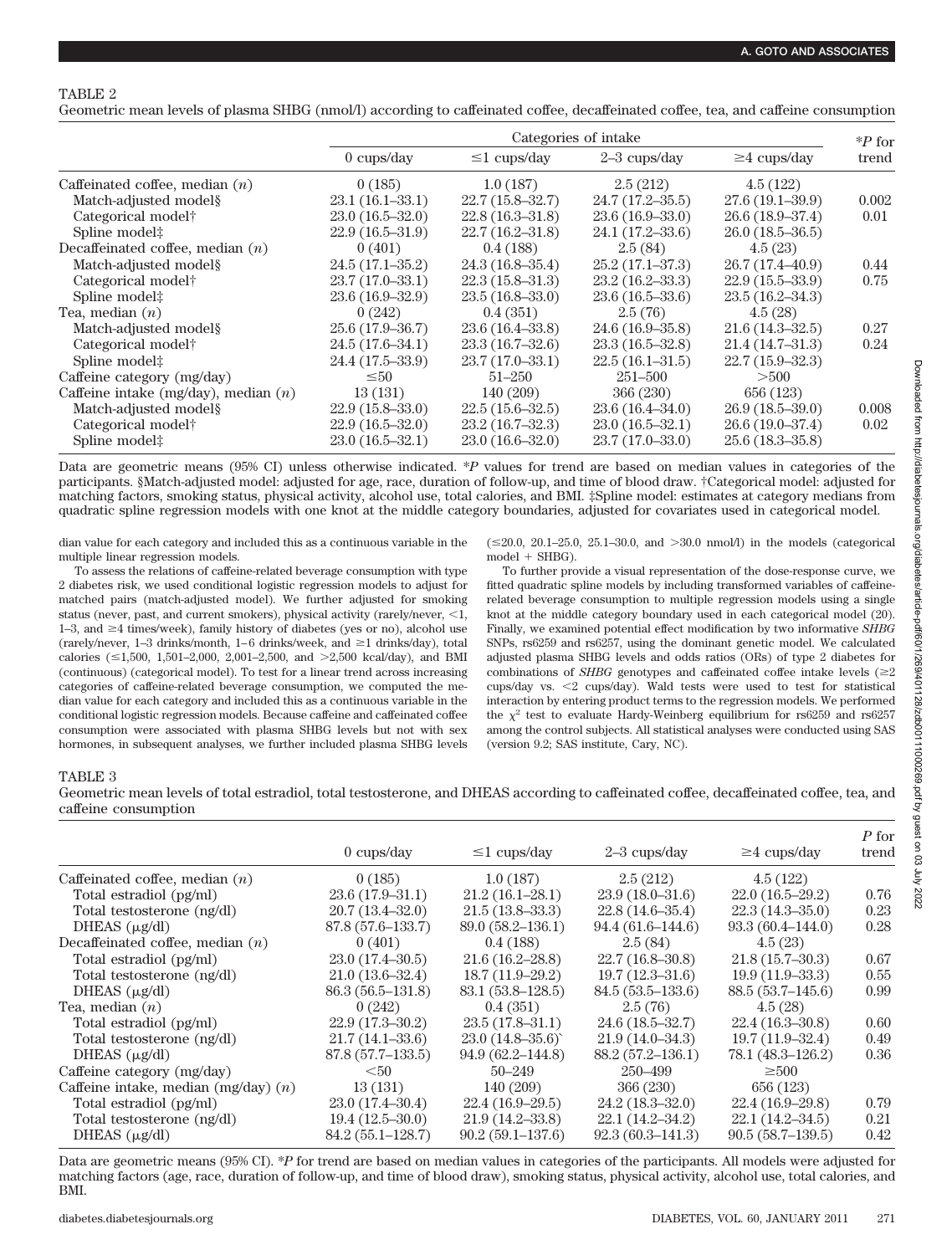#### **RESULTS**

Compared with control participants, diabetic subjects had a greater proportion of traditional risk factors at baseline (Table 1). Diabetic subjects had higher levels of plasma total estradiol and lower levels of plasma SHBG, but plasma total testosterone and DHEAS appeared to be similar between case and control subjects.

Caffeinated coffee and caffeine intakes were positively associated with plasma SHBG levels but not with sex hormones (Table 2 and Table 3). For caffeinated coffee, the multivariate-adjusted geometric mean levels of plasma SHBG were 26.6 nmol/l (95% CI 18.9–37.4) in women consuming  $\geq 4$  cups/day and 23.0 nmol/l (16.5–32.0) in nondrinkers ( $P$  for trend  $= 0.01$ ). For caffeine, the multivariate-adjusted geometric mean levels of plasma SHBG were  $26.6$  nmol/l  $(19.0-37.4)$  in women consuming  $>500$ mg/day and  $22.9 \text{ nmol}/1$  (16.5–32.0) in women consuming  $\leq$ 50 mg/day (*P* for trend = 0.02) (Table 2). We found similar results using quadratic spline models that imposed smooth dose-response relations (Table 2 and Fig. 1*A*). The spline plots indicated that heavy drinkers of caffeinated coffee  $(>2 \text{ cups/day})$  were associated with higher levels of plasma SHBG (Fig. 1*A*). In contrast, decaffeinated coffee and tea intakes were not associated with plasma SHBG levels and sex hormone levels (Table 3).

Caffeinated coffee and caffeine intakes were also inversely associated with risk of type 2 diabetes (Table 4). The multivariate-adjusted ORs of type 2 diabetes were 0.47  $(95\% \text{ CI } 0.23 - 0.94; P \text{ for trend} = 0.047) \text{ for } \geq 4 \text{ cups/day of}$ caffeinated coffee compared with nondrinkers and 0.56  $(0.27-1.15; P$  for trend = 0.18) for  $>500$  mg/day compared with  $\leq 50$  mg/day of caffeine. Little or no association of decaffeinated coffee and tea consumption with type 2 diabetes was observed. After further adjusting for plasma SHBG levels, the inverse associations of caffeinated coffee and caffeine with type 2 diabetes risk were attenuated  $(categorical model + SHBG)$ . Compared with nondrinkers, the ORs for  $\geq 4$  cups/day of caffeinated coffee changed from 0.47 to 0.71 (0.31–1.61; *P* for trend  $= 0.47$ ). Similarly, compared with  $50 \text{ mg/day}$  of caffeine, the ORs for  $\geq 500$ mg/day were changed from 0.56 to 0.89 (0.38–2.10; *P* for trend  $= 0.91$ ). In contrast, further adjustment for plasma sex hormones instead of SHBG did not change the association. Similar results were shown in our fitted spline logistic regression models (Table 4, Spline model). In the spline plots, before adjusting for plasma SHBG, an inverse trend between caffeinated coffee and risk of type 2 diabetes was observed above 2 cups/day of caffeinated coffee (Fig. 1*B*). This trend disappeared after further adjusting for plasma SHBG (Fig. 1*C*).

Finally, we estimated the multivariable-adjusted geometric mean levels of plasma SHBG and multivariableadjusted ORs of type 2 diabetes for combinations of SHBG genotypes and caffeinated coffee intake levels  $(\geq 2 \text{ cups}/$ day vs.  $\leq$  2 cups/day) (Table 5). We detected no departure from Hardy-Weinberg equilibrium for rs6259 and rs6257 SNPs among the control subjects ( $P = 0.24$  and  $P = 0.06$ , respectively). Carriers of the rs6259 minor allele and noncarriers of the rs6257 minor allele who reported high intake of caffeinated coffee had a lower risk of type 2 diabetes in directions corresponding to their associated plasma SHBG levels. Compared with low-drinkers  $\langle \langle 2 \rangle$ cups/day) without the rs6259 minor allele, high-drinkers  $(\geq 2 \text{ cups/day})$  with the minor allele had 20% higher plasma SHBG levels (27.8 vs. 23.2 nmol/l) and were associated



**FIG. 1. Estimated plasma SHBG and risk of type 2 diabetes in women according to caffeinated coffee consumption.** *A***: The geometric mean SHBG levels adjusted for matching factors, smoking status, physical activity, family history of diabetes, alcohol use, total calories, and BMI from quadratic spline model (solid curve) with pointwise 95% confidence limits (dashed curves).** *B***: The OR of type 2 diabetes from quadratic conditional logistic spline model adjusted for matching factors, smoking status, physical activity, family history of diabetes, alcohol use, total calories, and BMI (solid curve) with pointwise 95% confidence limits (dashed curves).** *C***: The multivariate-adjusted OR of type 2 diabetes from quadratic conditional logistic spline model with further adjustment for plasma SHBG.**

with lower risk of type 2 diabetes (OR 0.54 [95% CI 0.26–1.11]). Similarly, compared with low-drinkers  $\langle$ cups/day) with the rs6257 minor allele, high-drinkers ( $\geq 2$ ) cups/day) without the minor allele had 24% higher plasma SHBG levels (25.2 vs. 20.3 nmol/l) and were associated with lower risk of type 2 diabetes (0.38 [0.18–0.83]).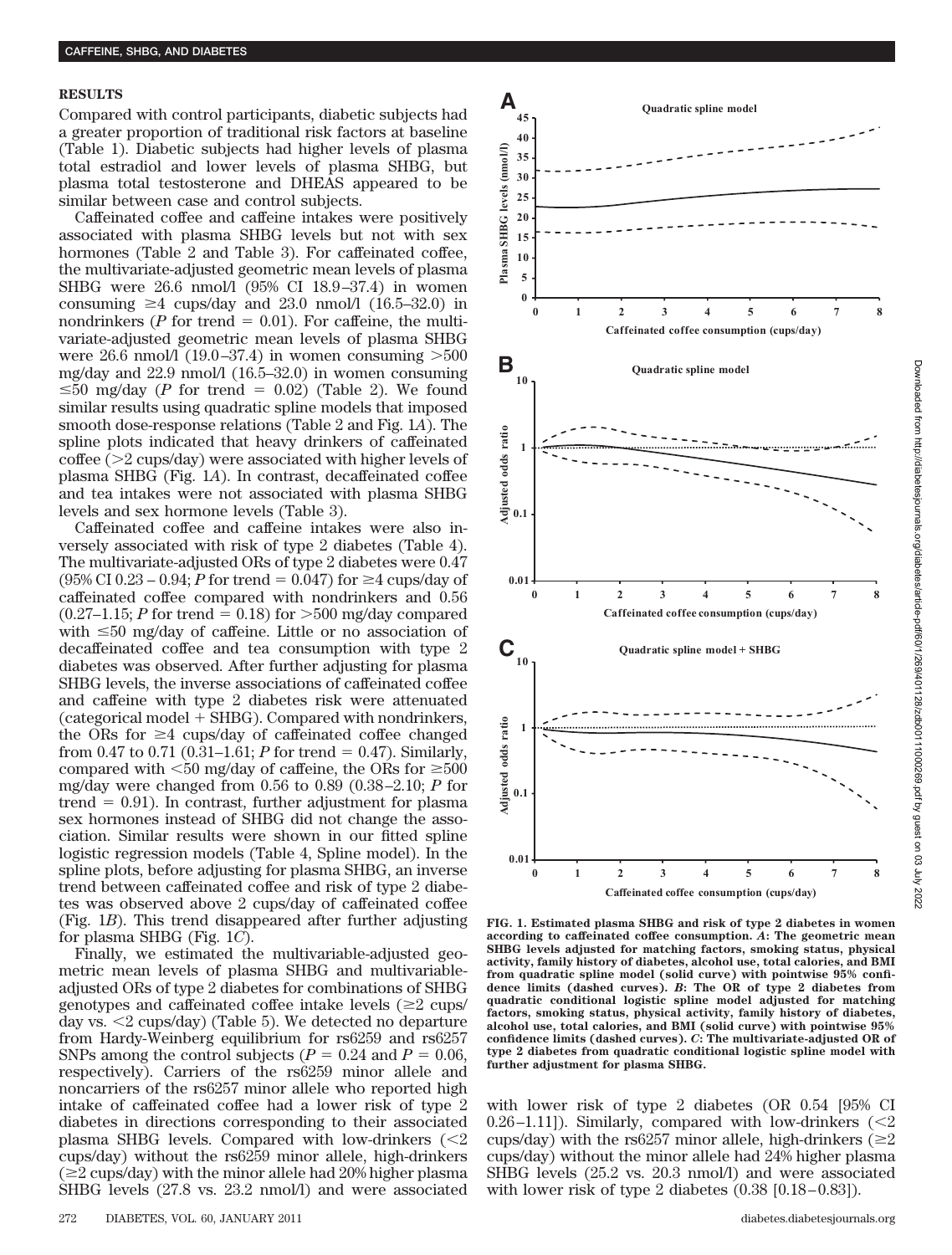# TABLE 4

ORs for type 2 diabetes according to caffeinated coffee, decaffeinated coffee, tea, and caffeine consumption

|                                                                          | 0                 |                     |                     |                     | P for  |
|--------------------------------------------------------------------------|-------------------|---------------------|---------------------|---------------------|--------|
|                                                                          | cups/day          | $\leq$ 1 cups/day   | $2-3$ cups/day      | $\geq$ 4 cups/day   | trend* |
| Caffeinated coffee (case subjects/control subjects)<br>Median (cups/day) | 99/86<br>$\Omega$ | 103/84<br>1.0       | 105/107<br>2.5      | 49/73<br>4.5        |        |
| Match-adjusted model <sup>†</sup>                                        | 1.00              | $1.04(0.68 - 1.60)$ | $0.82(0.55-1.23)$   | $0.55(0.34 - 0.90)$ | 0.008  |
| Categorical model:                                                       | 1.00              | $0.95(0.52 - 1.74)$ | $0.94(0.53 - 1.67)$ | $0.47(0.23 - 0.94)$ | 0.047  |
| Categorical model + SHBG§                                                | 1.00              | $0.92(0.46-1.84)$   | $0.96(0.48-1.94)$   | $0.71(0.31 - 1.61)$ | 0.47   |
| Spline model                                                             | 1.00              | $1.11(0.63 - 1.97)$ | $0.92(0.55-1.54)$   | $0.61(0.34 - 1.11)$ |        |
| Spline model $+$ SHBG $\P$                                               | 1.00              | $0.87(0.45-1.68)$   | $0.86(0.47-1.58)$   | $0.80(0.39-1.65)$   |        |
| Decaffeinated coffee (case subjects/control subjects)                    | 211/190           | 94/94               | 37/47               | 8/15                |        |
| Median (cups/day)                                                        | $\theta$          | 0.4                 | 2.5                 | 4.5                 |        |
| Match-adjusted model <sup>†</sup>                                        | 1.00              | $0.87(0.60 - 1.26)$ | $0.63(0.38-1.03)$   | $0.49(0.20 - 1.20)$ | 0.03   |
| Categorical model:                                                       | 1.00              | $1.16(0.70-1.95)$   | $0.77(0.38-1.55)$   | $0.72(0.19-2.69)$   | 0.39   |
| Categorical model $+$ SHBG $\S$                                          | 1.00              | $1.03(0.56-1.90)$   | $1.11(0.46 - 2.71)$ | $1.33(0.27 - 6.49)$ | 0.71   |
| Spline model                                                             | 1.00              | $1.30(0.90-1.88)$   | $0.61(0.33-1.14)$   | $0.47(0.17-1.29)$   |        |
| Spline model + SHBG¶                                                     | 1.00              | $1.31(0.84 - 2.03)$ | $0.91(0.42 - 2.00)$ | $0.92(0.26 - 3.27)$ |        |
| Tea (case subjects/control subjects)                                     | 114/128           | 180/171             | 37/39               | 18/10               |        |
| Median (cups/day)                                                        | $\theta$          | 0.4                 | 2.5                 | 4.5                 |        |
| Match-adjusted model <sup>†</sup>                                        | 1.00              | $1.21(0.87-1.69)$   | $1.06(0.64 - 1.74)$ | $2.03(0.91 - 4.54)$ | 0.23   |
| Categorical model:                                                       | 1.00              | $1.12(0.70-1.77)$   | $1.22(0.59-2.50)$   | $1.53(0.43 - 5.47)$ | 0.46   |
| Categorical model $+$ SHBG $\S$                                          | 1.00              | $0.97(0.55 - 1.72)$ | $1.14(0.48 - 2.72)$ | $1.74(0.44 - 6.93)$ | 0.42   |
| Spline model                                                             | 1.00              | $1.39(0.99-1.93)$   | $1.52(0.83 - 2.77)$ | $1.32(0.51 - 3.38)$ |        |
| Spline model + SHBG¶                                                     | 1.00              | $1.37(0.93 - 2.03)$ | $1.37(0.67-2.78)$   | $1.57(0.54 - 4.58)$ |        |
| Caffeine category (mg/day)                                               | $\leq 50$         | $51 - 250$          | $251 - 500$         | >500                |        |
| Caffeine intake (mg/day), median                                         | 13                | 140                 | 366                 | 656                 |        |
| (case subjects/control subjects)                                         | 67/64             | 109/100             | 118/112             | 49/74               |        |
| Match-adjusted model <sup>†</sup>                                        | 1.00              | $1.01(0.65-1.56)$   | $0.99(0.63 - 1.54)$ | $0.62(0.37-1.04)$   | 0.06   |
| Categorical model:                                                       | 1.00              | $1.00(0.56-1.82)$   | $1.26(0.68 - 2.32)$ | $0.56(0.27-1.15)$   | 0.18   |
| Categorical model $+$ SHBG $\S$                                          | 1.00              | $0.94(0.47-1.88)$   | $1.44(0.68 - 3.04)$ | $0.89(0.38 - 2.10)$ | 0.91   |
| Spline model                                                             | 1.00              | $1.56(0.80-3.04)$   | $1.56(0.81 - 3.01)$ | $0.92(0.48-1.76)$   |        |
| Spline model $+$ SHBG $\P$                                               | 1.00              | $1.53(0.71 - 3.30)$ | $1.70(0.79 - 3.62)$ | $1.32(0.61 - 2.82)$ |        |

Data are OR (95% CI) unless otherwise indicated. \**P* for trend values are based on median levels in categories. †Match-adjusted model: stratified on matched pairs using conditional logistic regression models. ‡Categorical model: further adjusted for smoking status, physical activity, family history of diabetes, alcohol use, total calories, and BMI. §Categorical model + SHBG: further adjusted for plasma SHBG. Spline model: ORs comparing odds at category medians from quadratic logistic spline models with one knot at the middle category boundaries adjusted for covariates used in categorical model. ¶Spline model plasma SHBG: further adjusted for plasma SHBG.

# **DISCUSSION**

In this prospective study of postmenopausal women, caffeinated coffee and caffeine intakes were positively associated with plasma SHBG levels. Also, we observed an inverse association between intake of caffeinated coffee and caffeine and risk of type 2 diabetes. The associations were largely attenuated after adjustment for SHBG levels. Finally, carriers of the rs6259 minor allele and noncarriers of the rs6257 minor allele who reported high intake of caffeinated coffee had a lower risk of type 2 diabetes in directions corresponding to their associated plasma SHBG levels. These findings suggest that SHBG may account for

# TABLE 5

Caffeinated coffee consumption in relation to plasma SHBG levels and type 2 diabetes stratified by SHBG SNPs

|                                                                                                                |                                 |                        |                    | SHBG genotype                                   |                    |                                                                                                                                                                                                              |                  |                     |
|----------------------------------------------------------------------------------------------------------------|---------------------------------|------------------------|--------------------|-------------------------------------------------|--------------------|--------------------------------------------------------------------------------------------------------------------------------------------------------------------------------------------------------------|------------------|---------------------|
|                                                                                                                | rs6259                          |                        |                    |                                                 | rs6257             |                                                                                                                                                                                                              |                  |                     |
|                                                                                                                | GG (wild type)                  |                        | AG or AA (variant) |                                                 | CT or CC (variant) |                                                                                                                                                                                                              | TT (wild type)   |                     |
| Plasma SHBG levels (nmol/l)*<br>Caffeinated coffee intake                                                      | $\boldsymbol{n}$                |                        | $\boldsymbol{n}$   |                                                 | $\boldsymbol{n}$   |                                                                                                                                                                                                              | $\boldsymbol{n}$ |                     |
| Low $(<2$ cups per day)                                                                                        | 277                             | $23.2(16.6-32.5)$      | 70                 | $23.3(16.4 - 32.9)$                             | 69                 | $20.3(14.2-29.0)$                                                                                                                                                                                            | 285              | $23.2(16.6 - 32.4)$ |
| High $(\geq 2$ cups per day)                                                                                   | 246                             | $24.4(17.4 - 34.3)$    | 76                 | $27.8(19.4 - 39.7)$                             | 72                 | $21.6(15.2 - 30.8)$                                                                                                                                                                                          | 244              | $25.2(17.9-35.4)$   |
| P for interaction†                                                                                             | 0.18<br>(Case subjects/control) |                        | 0.84               |                                                 |                    |                                                                                                                                                                                                              |                  |                     |
|                                                                                                                |                                 |                        |                    | (Case subjects/control) (Case subjects/control) |                    | (Case subjects/control)                                                                                                                                                                                      |                  |                     |
| OR <sub>s</sub> t                                                                                              |                                 | subjects)<br>subjects) |                    | subjects)                                       |                    | subjects)                                                                                                                                                                                                    |                  |                     |
| Caffeinated coffee intake<br>Low $(<2$ cups/day)<br>High $(\geq 2$ cups/day)<br>P for interaction <sup>†</sup> |                                 |                        | 0.79               |                                                 |                    | 152/125 1.00 (reference) 40/30 0.90 (0.40–2.00) 42/27 1.00 (reference) 149/136 0.41 (0.19–0.88)<br>$122/124$ 0.70 $(0.42-1.16)$ 26/50 0.54 $(0.26-1.11)$ 34/38 0.40 $(0.16-1.02)$ 109/135 0.38 $(0.18-0.83)$ | 0.13             |                     |

Data are OR (95% CI) and *n*. \*The multivariate-adjusted geometric mean SHBG levels with 95% CIs for combinations of SHBG genotypes and caffeinated coffee intake levels ( $\geq$ 2 vs. <2 cups/day) adjusted for matching factors, smoking status, physical activity, family history of diabetes, alcohol use, total calories, and BMI. †Wald tests were used to test for statistical interaction by entering product terms into the regression models. ‡The multivariate-adjusted ORs and 95% CIs of type 2 diabetes risk for combinations of SHBG genotypes and caffeinated coffee intake levels ( $\geq 2$  vs.  $\lt 2$  cups/day) adjusted for matching factors, smoking status, physical activity, family history of diabetes, alcohol use, total calories, and BMI.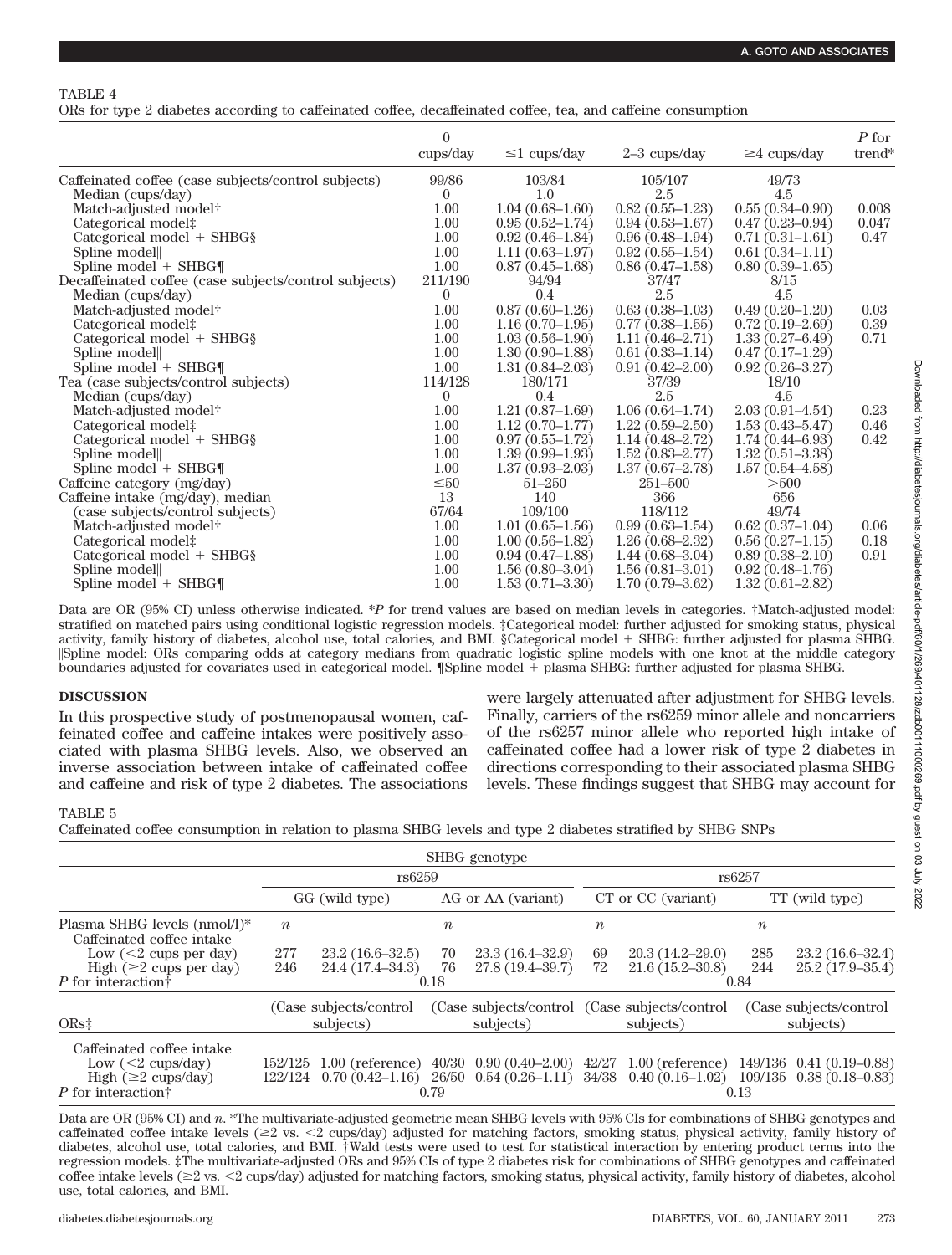the inverse association between caffeinated coffee and type 2 diabetes risk.

The inverse associations of caffeinated coffee and caffeine intake with type 2 diabetes risk observed in our study are consistent with findings from previous studies (1,2). Several possible explanations have been put forth to explain the protective effect of coffee consumption on type 2 diabetes risk, including effects on insulin sensitivity and --cell function by varying coffee components such as magnesium, potassium, chlorogenic acid, and caffeine (2). To date, however, little is known about the underlying mechanisms. Evidence from a systematic review suggests the sex differences in the inverse association between coffee and type 2 diabetes risk (2). Moreover, both observational and experimental data indicate the important roles of sex hormones in the development of type 2 diabetes (6–8). SHBG is synthesized primarily in the liver and binds androgens with high affinity and estrogens with low affinity, thereby regulating the biologically active fraction of sex hormones (21). Recently, it has been shown that the plasma membranes of a variety of cells are able to bind SHBG specifically and with high affinity, and SHBG mediates sex hormones signaling at the cell membrane through the SHBG receptors (9). This discovery of the function of SHBG as a mediator of a steroid-signaling system has drawn much interest to the biological effects of SHBG. We first reported that lower levels of SHBG may be causally associated with type 2 diabetes risk using Mendelian randomization analyses (10), findings of which have been replicated by a large consortium of case-control studies (22). Taken together, we hypothesized that caffeinated coffee consumption may lower the risk of type 2 diabetes possibly by altering SHBG metabolism.

We found that caffeine and caffeinated coffee intakes were positively associated with plasma SHBG levels, which is consistent with earlier studies (4,5,23–25). Little or no association between decaffeinated coffee and plasma SHBG levels suggest that caffeine may be a key component of coffee responsible for determining plasma SHBG levels. Moreover, our findings of little or no relations between caffeine-related beverage consumption and sex hormones suggest that caffeine may increase the level of plasma SHBG without directly altering sex hormones levels. Caffeine and other major components of coffee (cafestol and kahweol) alter expression and activity of liver enzymes (26–29). Because SHBG is synthesized and metabolized primarily in the liver (21), coffee intake may affect SHBG metabolism in the liver and influence the plasma levels of SHBG (5).

Coffee may increase plasma SHBG levels, resulting not only in affecting the biological actions of sex hormones by binding to circulating androgens and estrogens but also in exerting direct metabolic effects (9). Our findings thus provide a new explanation for the potential protective effect of coffee consumption on the type 2 diabetes risk. Notably, we found that carriers of the rs6259 minor allele and noncarriers of the rs6257 minor allele who reported high intake of caffeinated coffee had a lower risk of type 2 diabetes in directions corresponding to their associated plasma SHBG levels. These findings may further support the notion that SHBG may account for the potential protective effect of caffeinated coffee on type 2 diabetes. In contrast, the role of specific sex-steroids in relation to the coffee-diabetes relation remains to be determined.

The strengths of our study include its prospective study design with 10-year follow-up with comprehensive assessment of baseline variables, blood samples, and SHBG genotypes. Nevertheless, our study has several limitations. First, cross-sectional analyses of coffee consumption and plasma SHBG may be a concern, although it is not likely that endogenous sex hormones or SHBG would influence the consumption. Second, we cannot exclude the possibilities of residual confounding from unmeasured or incompletely measured covariates even though we have adjusted for many major risk factors for type 2 diabetes. Third, misclassifications of dietary intakes and biomarker measures are inevitable. For example, there may be measurement errors of plasma sex hormones and SHBG because of the limitations of stored samples. However, because case subjects were identified prospectively and case-control pairs were matched and handled in an identical fashion in the same analytical run, any potential misclassifications should affect case and control subjects equally. Therefore, such misclassifications were likely to be nondifferential, which would lead to an underestimation of the associations. Fourth, there is a concern about the possibility of residual confounding from unmeasured time-dependent confounders when a standard method is performed to adjust for both an exposure and a measured intermediate variable. However, we consider it is less likely that such residual confounding would substantially explain our findings, because our observed associations appear to be consistent with the observed genetically determined SHBG levels when stratifying by SHBG genotypes. Finally, our study only included postmenopausal women, which may limit the generalizability of our findings to premenopausal women or men.

In conclusion, our results suggest that SHBG levels may account for the potential protective effect of habitual coffee consumption against type 2 diabetes risk among postmenopausal women. A better understanding of the underlying mechanisms requires further investigation in both observational and experimental settings.

# **ACKNOWLEDGMENTS**

This study was supported by a grant (DK066401) from the National Institutes of Health and the Burroughs Wellcome Fund. The WHS is supported by grants HL 043851, HL 080467, and CA 047988 from the National Institutes of Health. Y.S. is supported by a grant (K01-DK078846) from the National Institute of Diabetes and Digestive and Kidney Diseases, the National Institutes of Health. B.H.C. is supported by a grant (T32-HG002536) from the National Human Genome Research Institute and the UCLA-Burroughs Wellcome Fund Interschool Program on Metabolic Diseases Prevention.

No potential conflicts of interest relevant to this article were reported.

A.G. researched data, contributed to discussion, and wrote the first draft of the manuscript. Y.S. researched data, contributed to discussion, and reviewed and edited the manuscript. B.H.C. researched data and contributed to discussion. J.E.M. researched data and reviewed and edited the manuscript. J.E.B. researched data and reviewed and edited the manuscript. S.L. researched data, contributed to discussion, and reviewed and edited the manuscript.

Parts of this study were presented in abstract form at the 50th Cardiovascular Disease Epidemiology and Prevention Annual Conference 2010, San Francisco, California, 5 March 2010.